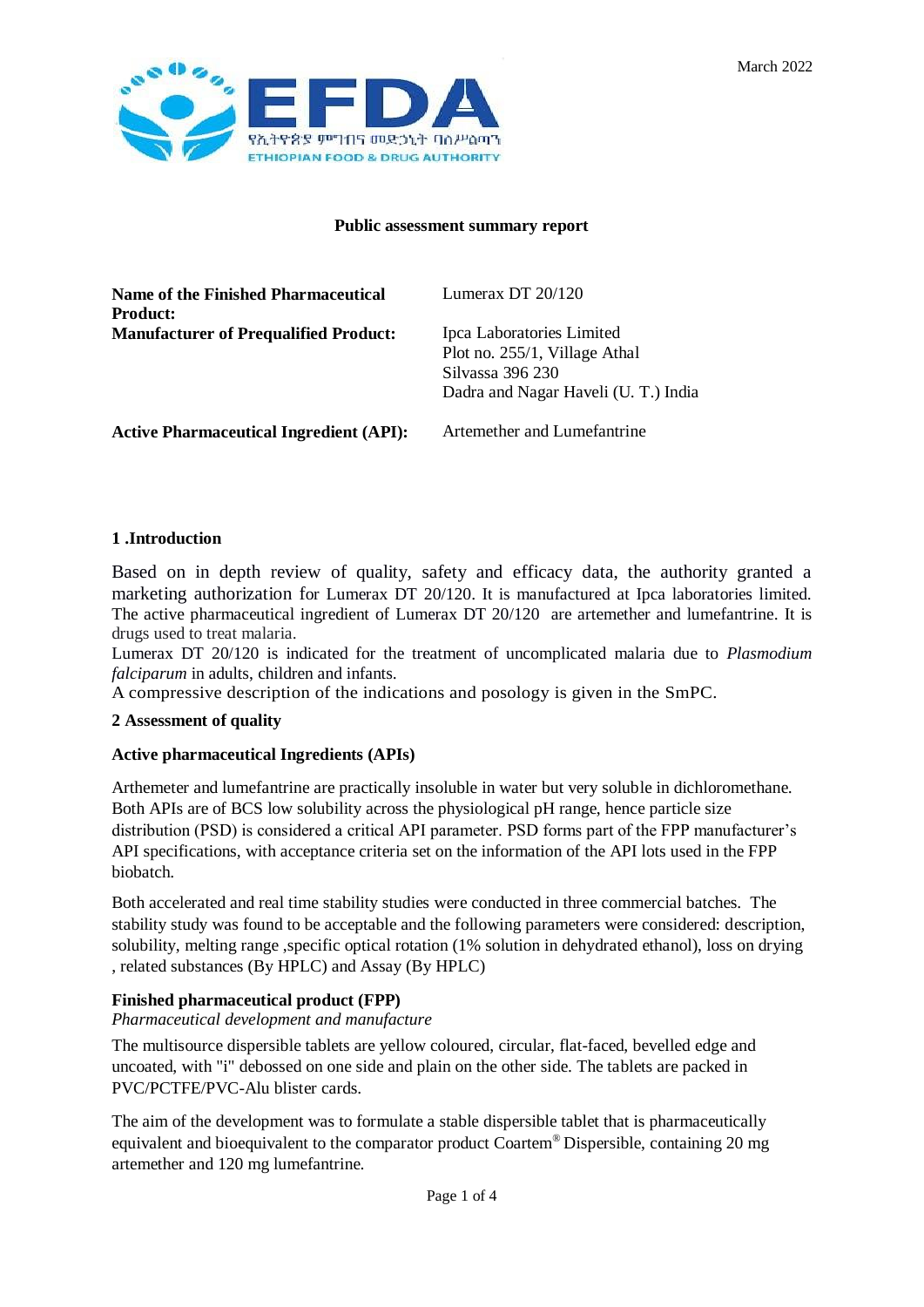

The choice of excipients was based on the qualitative composition of the comparator product, supported by drug excipient compatibility studies. Optimisation of excipients was performed in order to obtain the desired quality attributes – like dispersion, disintegration and dissolution – matching the comparator product.

Both artemether and lumefantrine possess poor flowability and compressibility hence a wet granulation approach was selected for manufacture of the tablets. The process is typical for tablets and includes sifting, dry mixing, granulation, drying, milling, blending and compression stages.

During the development of the dispersible tablets, the polymorphic forms of artemether and lumefantrine were studied by XRPD to evaluate any change due to processing or ageing. The polymorphic form remained unchanged for both APIs during manufacture and shelf life.

## *Specifications*

The finished product specifications include tests for description, identification of artemether (HPLC, TLC) and lumefantrine (HPLC, UV), average tablet weight, disintegration time  $(\leq 3 \text{ minutes})$ , tablet dimensions, friability, hardness, fineness of dispersion, uniformity of dosage units (by content uniformity), assay (HPLC), dissolution (HPLC detection; 2-point for artemether), related substances (artemether by TLC and lumefantrine by HPLC), moisture content (IR/halogen moisture balance) and microbial limits. The test procedures have been adequately validated.

## *Other ingredients*

Other ingredients used in the tablet formulation includemicrocrystalline cellulose, croscarmellose sodium, colloidal anhydrous silica, hypromellose,polysorbate 80, saccharin sodium, crospovidone, flavour cherry permaseal and magnesium stearate. None of the excipients are derived from animal origin.

# *Stability testing*

Stability studies have been conducted at 30°C/75%RH as long-term storage condition (24 months data ) and for six months at  $40^{\circ}C/75\%RH$  as accelerated condition in the packaging proposed for marketing of the product. The product proved to be quite stable at both storage conditions in both pack types, showing a slight increase in degradation products though well within agreed limits. Based on the available stability data the proposed shelf life and storage conditions as stated in the SmPC are acceptable.

# **3. Assessment of Bio-Equivalence**

A randomized, open label, balanced, two treatment, two period, two sequence, single dose, crossover, bioequivalence study of Lumerax DT 20/120(4 tablets) manufactured by M/s Ipca Laboratories Ltd., India, with Coartem® dispersible (artemether 20 mg + lumefantrine 120 mg dispersible tablets) (4 tablets) of M/s. Novartis Pharma AG, Basle, Switzerland, in normal, healthy, adult, male and female human subjects under non-fasting conditions (study no. ARL/15/709).

The objective of the study was to compare the bioavailability of the stated Lumerax DT 20/120 manufactured for/by Ipca Laboratories Ltd., India (test drug) with the reference formulation Coartem®Dispersible(Novartis Pharma AG) and to assess bioequivalence. The comparison was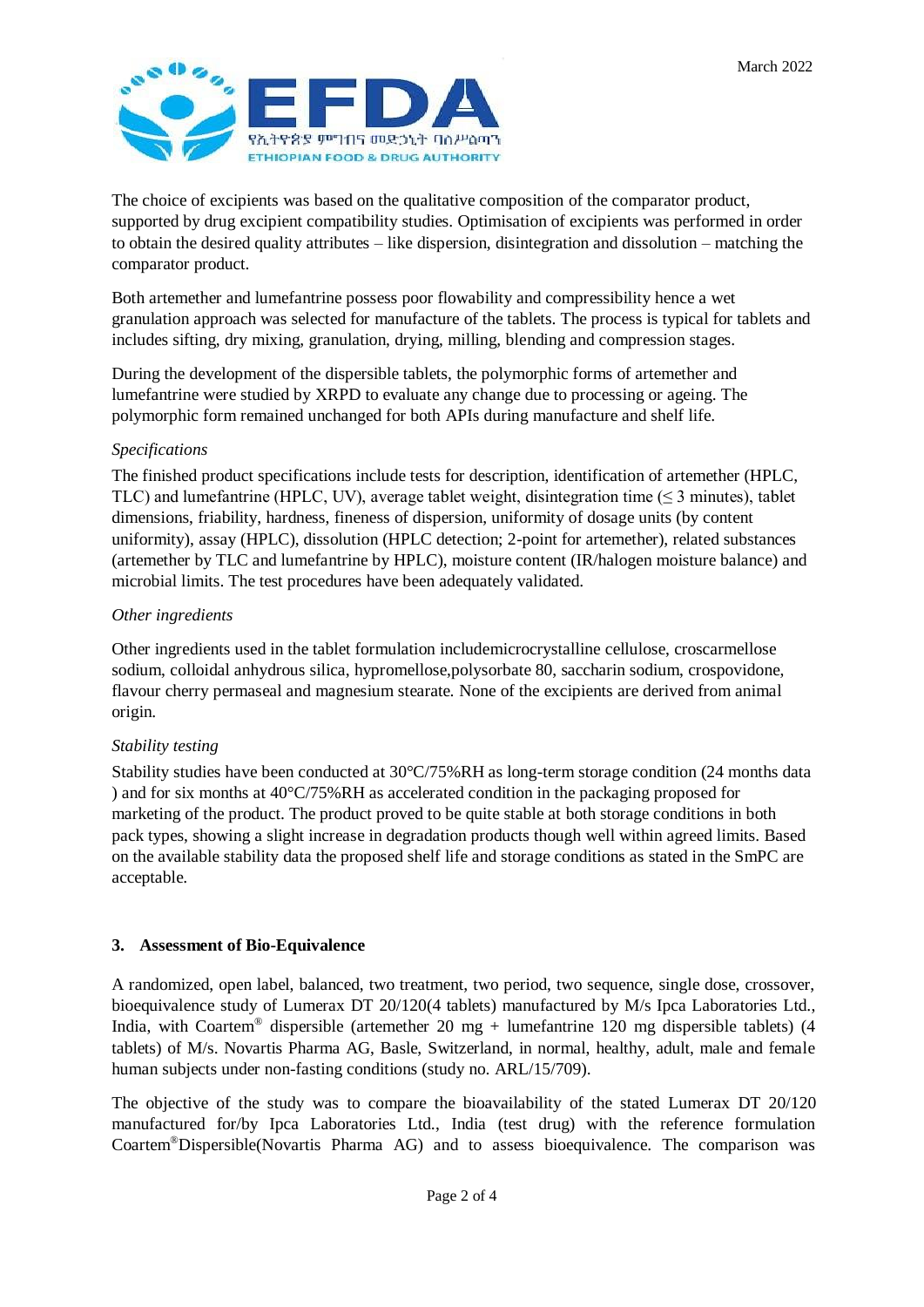

performed as a single centre, open label, randomized, crossover study in healthy subjects under fed conditions.

Test: 4 dispersible tablets Artemether/Lumefantrine 20 mg/120 mg (artemether 80 mg + lumefantrine 480 mg) Batch no. FWR40029 Reference: 4 dispersible tablets Coartem®20 mg / 120 mg (artemether 80 mg + lumefantrine 480 mg) Batch no. K0042

A 30 day wash-out period was observed between administration of test and reference. Serial blood samples (1 pre-dose sample and 27 samples within 72 hours post-dose) were taken during each study period to obtain bioavailability characteristics AUC, Cmax and tmax for bioequivalence evaluation. Drug concentrations for artemether and lumefantrine were analyzed using validated LC-MS/MS methods. The limit of quantification was stated to be about 2 ng/mL for artemether and 100 ng/mL for lumefantrine.

The study was performed with 70 participants; data generated from a total of 66 subjects were utilized for analysis to establish pharmacokinetic parameters and assess bioequivalence, while 4 subjects withdraw from the study.

Arithmetic mean and geometric mean values of the pharmacokinetic variables for artemether and lumefantrine as well as statistical results are summarised in the following tables:

|                                | <b>Test formulation (T)</b> | Reference $(R)$       | log-transformed parameters |                     |
|--------------------------------|-----------------------------|-----------------------|----------------------------|---------------------|
| <b>Pharmacokinetic</b>         | arithmetic mean $\pm$ SD    | arithmetic mean $\pm$ | Ratio                      | <b>Conventional</b> |
| <b>Parameter</b>               | (geometric mean)            | <b>SD</b>             | $T/R$ (%)                  | 90% CI              |
|                                |                             | (geometric mean)      |                            | (ANOVAlog)          |
| $t_{\text{max}}$ (h)           | $3.22 \pm 0.87$             | $3.09 \pm 1.00$       |                            |                     |
| $C_{\text{max}}$ (ng/ml)       | $145 \pm 74$                | $136 \pm 60$          | 102.7                      | $95.5 - 110.5$      |
|                                | (127)                       | (124)                 |                            |                     |
| $AUC_{0-t}$ (ng.h/ml)          | $452 \pm 229$               | $443 \pm 194$         | 98.3                       | $91.8 - 105.3$      |
|                                | (395)                       | (402)                 |                            |                     |
| $AUC_{0\text{-inf}}$ (ng.h/ml) | $466 \pm 235$               | $457 \pm 201$         | $ -$                       |                     |
|                                |                             | (-- )                 |                            |                     |

#### **Artemether**

## **Lumefantrine**

|                          | <b>Test formulation (T)</b> | Reference(R)          | log-transformed parameters |                     |
|--------------------------|-----------------------------|-----------------------|----------------------------|---------------------|
| Pharmacokinetic          | arithmetic mean $\pm$       | arithmetic mean $\pm$ | Ratio                      | <b>Conventional</b> |
| <b>Parameter</b>         | <b>SD</b>                   | <b>SD</b>             | $T/R$ (%)                  | 90% CI              |
|                          | (geometric mean)            | (geometric mean)      |                            | (ANOVAlog)          |
| $t_{\text{max}}$ (h)     | $5.83 \pm 0.60$             | $5.84 \pm 0.57$       |                            |                     |
| $C_{\text{max}}$ (ng/mL) | $6678 \pm 1998$             | $7652 \pm 2541$       | 88.1                       | $83.1 - 93.5$       |
|                          | (6397)                      | (7260)                |                            |                     |
| $AUC_{0-72h}$            | $118215 \pm 37725$          | $137388 \pm 45148$    | 86.2                       | $81.8 - 90.9$       |
| (ng.h/mL)                | (112477)                    | (130428)              |                            |                     |